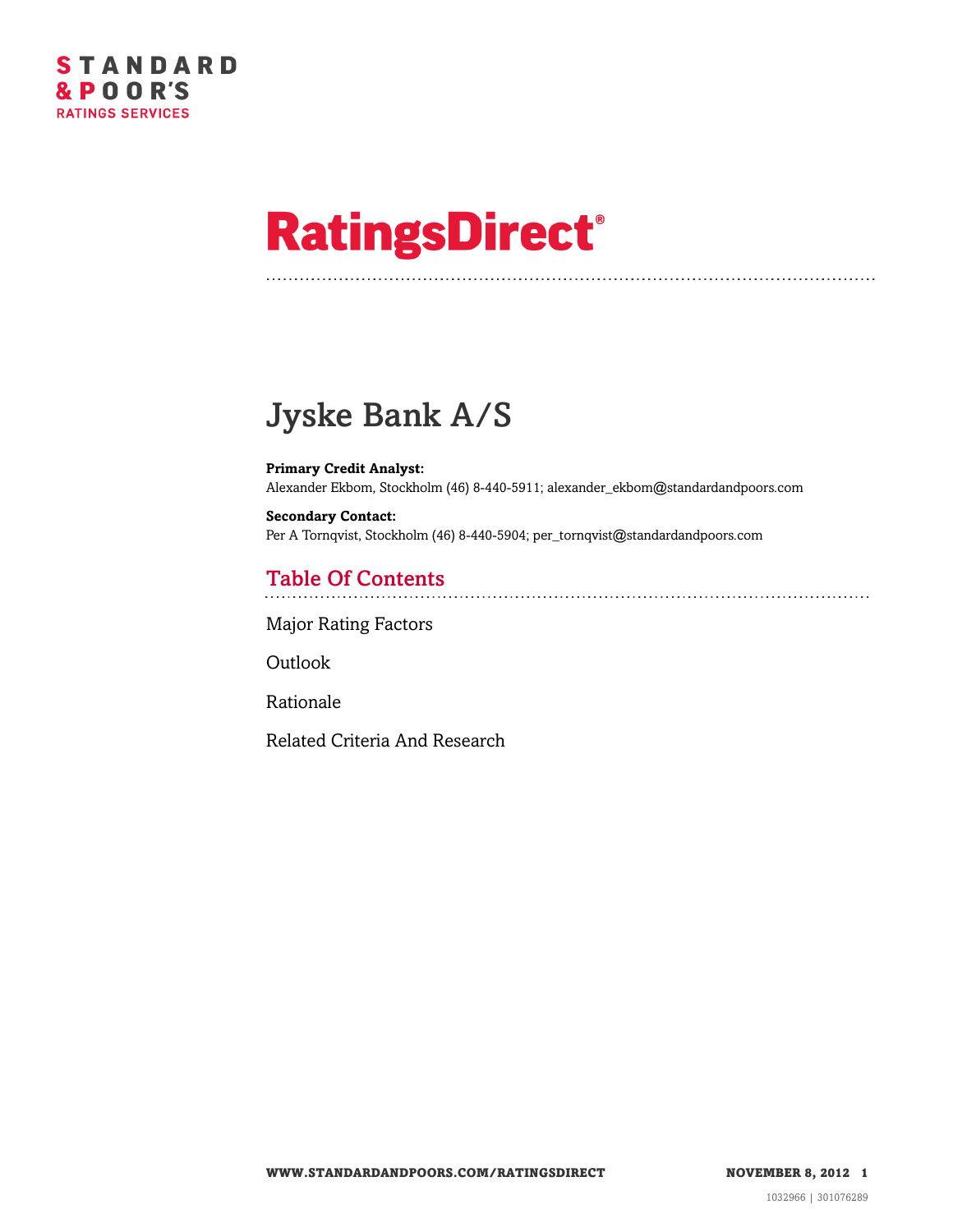# Jyske Bank A/S



## <span id="page-1-0"></span>Major Rating Factors

| <b>Strengths:</b>                                                  | <b>Weaknesses:</b>                                                      |
|--------------------------------------------------------------------|-------------------------------------------------------------------------|
| • A strong domestic franchise in retail and<br>commercial banking. | • Current pressure on asset quality.<br>• Limited geographic diversity. |
| Adequate capitalization                                            |                                                                         |

- equate capitalizatio
- A comfortable liquidity and funding profile.

#### <span id="page-1-1"></span>**Outlook: Stable**

The stable outlook on Jyske Bank reflects Standard & Poor's Ratings Services' view that the bank will maintain its current market shares and that declining losses will underpin capital generation, resulting in a risk-adjusted capital (RAC) ratio comfortably within the 7%-10% range.

We could take a negative rating action if the bank's operating performance were to deteriorate and a significant increase in loan loss provisions were to bring the RAC ratio below 7%. In addition, we could lower the ratings if we were to negatively reassess the bank's risk position as a result of a change in its risk profile due to acquisitions or new lines of business that would significantly increase the bank's risks, or if the loan book deteriorated significantly.

We could take a positive rating action if Jyske Bank's business position were to strengthen substantially, for example through broadening of the bank's franchise, or if the bank were to demonstrate significantly stronger capital generation than we currently anticipate.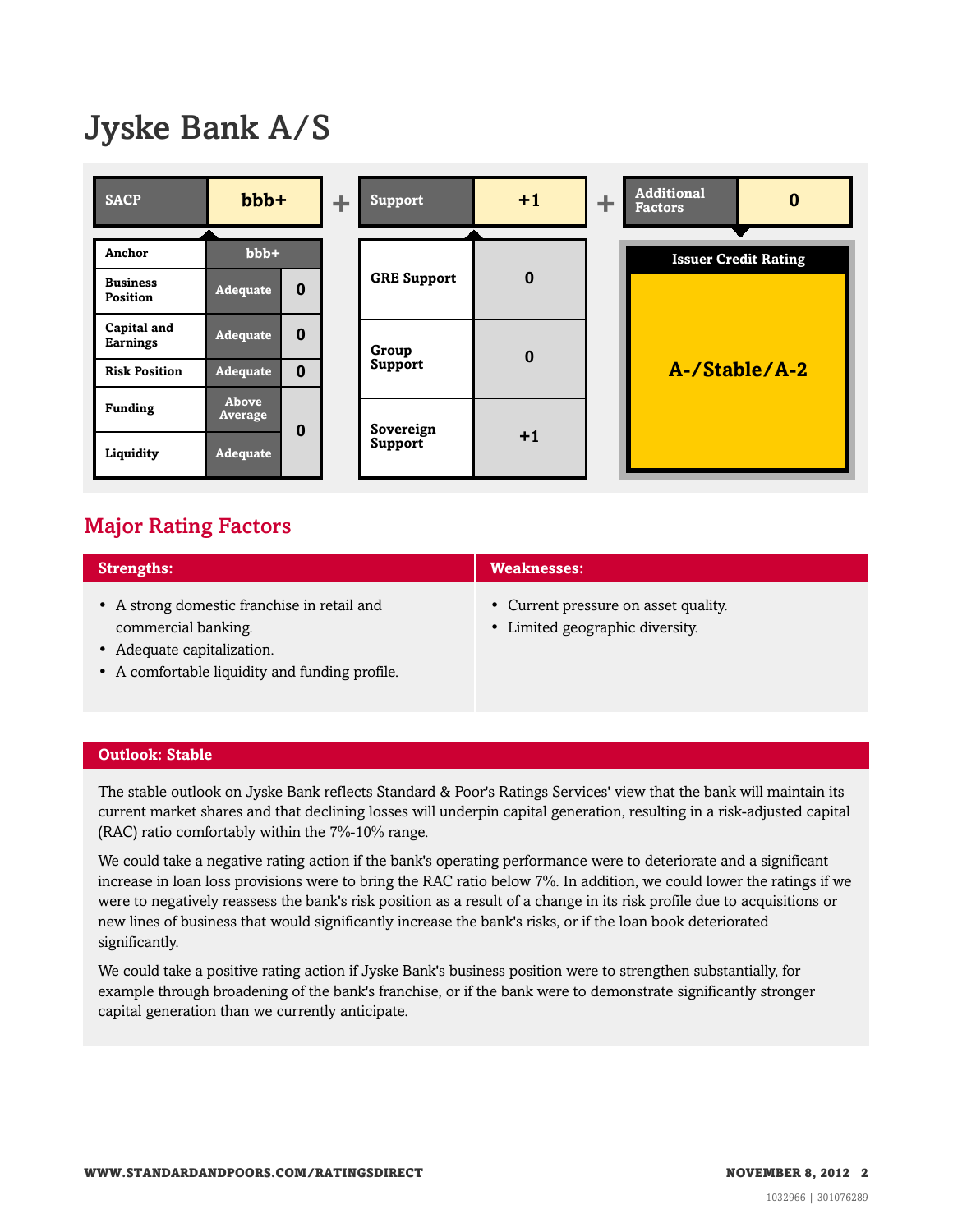### <span id="page-2-0"></span>Rationale

The ratings reflect our view of Jyske Bank's "adequate" business position as defined in our criteria, given the bank's entrenched franchise among Danish small and midsize enterprises (SMEs) and its 7% market share in Denmark overall. The bank's capital and earnings position is "adequate," in our view. We believe the bank will achieve a RAC ratio of about 9.0%-9.5% by year-end 2013 supported by increasing earnings generation.

We assess Jyske Bank's risk position as "adequate," reflecting our view that the quality of the bank's domestic loan book, despite pressure over the past three years, is in line with the system average. Our view of Jyske Bank's funding as "above average," and its liquidity as "adequate" reflects the bank's high share of deposits compared with domestic peers', limited dependence on capital market funding, and conservative approach to managing liquidity.

We see Jyske Bank as having "moderate" systemic importance in Denmark, which lifts the long-term rating one notch above the SACP due to the likelihood of extraordinary government support.

#### Anchor: 'bbb+' for banks operating predominantly in Denmark

The anchor reflects Jyske Bank's Danish regulatory headquarters and its credit and deposit exposure, both to a very large extent to the Danish economy.

Our bank criteria use our Banking Industry Country Risk Assessment (BICRA) economic risk and industry risk scores to determine a bank's anchor, the starting point in assigning an issuer credit rating. The anchor for a financial institution operating only in Denmark is 'bbb+'.

Our economic risk assessment reflects our view that Denmark is a politically stable, wealthy, and high-income country, which has suffered since the 2008 financial crisis. Consequently, we expect economic growth to be weak over the short to medium term. However, this is balanced by fiscal policy flexibility. On the external side, Denmark has posted sizable current account surpluses for more than a decade, and we expect this to continue.

We expect the fallout from the financial crisis to lead to increased consolidation as weak institutions are either taken over by stronger competitors or eliminated from the market. Further bank failures are a possibility. The Danish banking system has a relatively low share of core customer deposits (20% of total loans including mortgages) and a relatively high share of net external funding (18%). The latter is, however, related to the structure of the Nordic banking sector, with considerable cross-border activity. These higher-risk characteristics are partly offset by a well-developed domestic bond market that remained open and functioning throughout the financial crisis.

#### **Table 1**

#### Jyske Bank A/S Key Figures

|                        |           | --Year-ended Dec. 31-- |           |           |           |  |  |
|------------------------|-----------|------------------------|-----------|-----------|-----------|--|--|
| (Mil. DKK)             | $2012*$   | 2011                   | 2010      | 2009      | 2008      |  |  |
| Adjusted assets        | 247.365.0 | 269,959.0              | 243,874.3 | 224.331.8 | 236.563.7 |  |  |
| Customer loans (gross) | 109.961.0 | 112,417.0              | 110,149.9 | 107.693.3 | 120.621.8 |  |  |
| Adjusted common equity | 14,782.0  | 13,275.0               | 12,812.6  | 11,979.0  | 10,159.9  |  |  |
| Operating revenues     | 5,430.0   | 6,673.0                | 6,899.8   | 7.013.3   | 6,169.0   |  |  |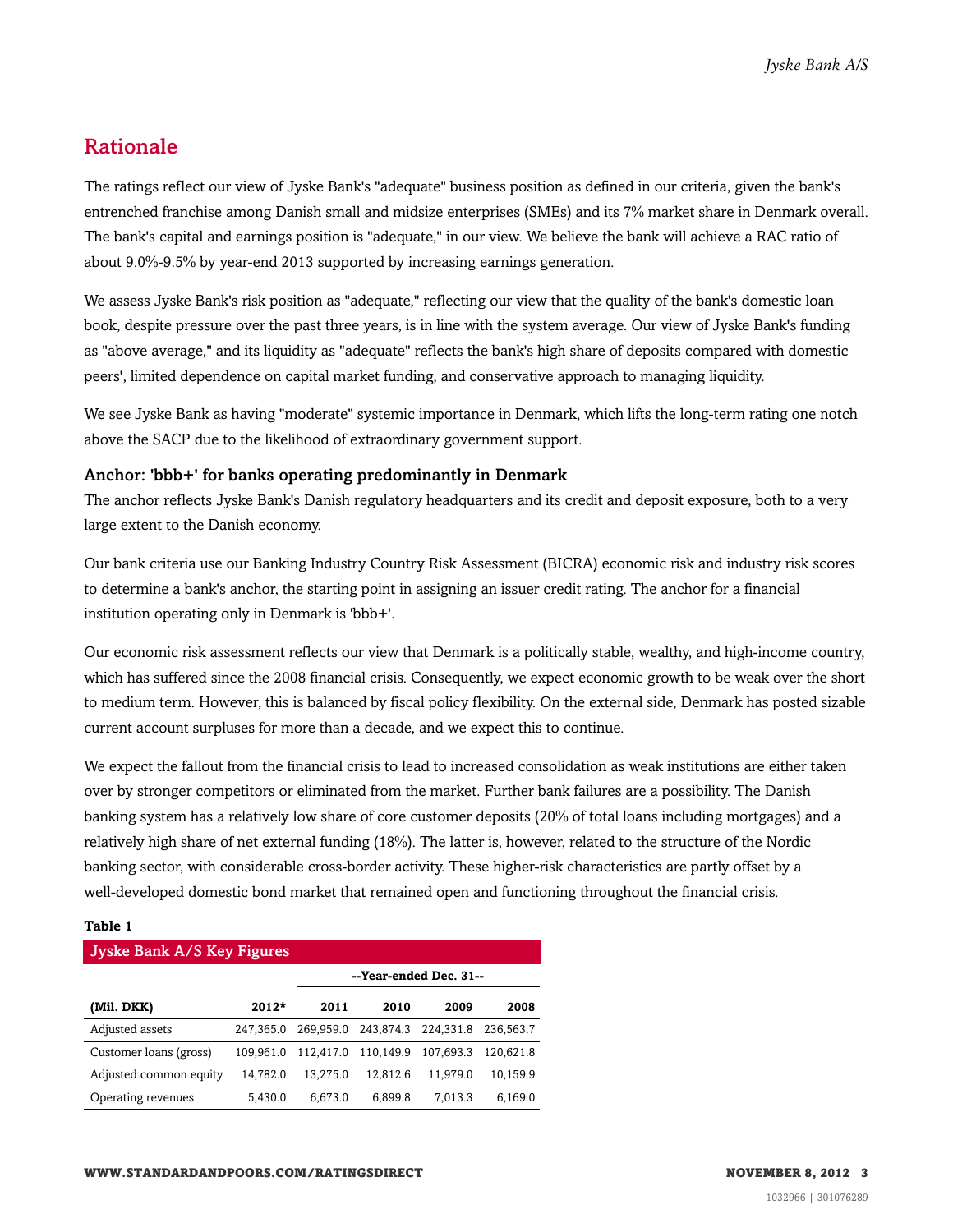#### **Table 1**

| Jyske Bank A/S Key Figures (cont.)       |         |         |         |         |         |  |  |  |
|------------------------------------------|---------|---------|---------|---------|---------|--|--|--|
| Noninterest expenses                     | 3.461.0 | 4.592.0 | 4.098.5 | 3.726.4 | 3.795.7 |  |  |  |
| Core earnings                            | 7571    | 4710    | 9879    |         |         |  |  |  |
| *Data as of Sept. 30. DKK--Danish krone. |         |         |         |         |         |  |  |  |

#### Business position: A domestic full service bank focused on SMEs

We assess Jyske Bank's business position as "adequate". With consolidated assets of Danish krone (DKK) 247.6 billion (€33.2 billion at DKK7.46 to €1), as of Sept. 30, 2012, Jyske Bank is the third largest commercial bank in Denmark and has an overall 7% market share in loans and deposits, with a stronger franchise in the SME sector. The bank enjoys a strong and stable domestic banking position, particularly in its home region of Jutland, which has provided continuously increasing interest and fee-linked earnings of 80%-90% of total revenues (see chart 1). This has also allowed the bank to avoid substantial deleveraging of its unsecured corporate loan portfolio and retain its deposits and client base since 2007.

#### **Chart 1**



For many years, Jyske Bank has pursued a strategy of remaining independent, focusing on relationship-based commercial banking for households and SMEs. It also provides other value-added services such as asset management, mainly to retail clients, and develops cost-sharing structures with other smaller Danish banks to improve the efficiency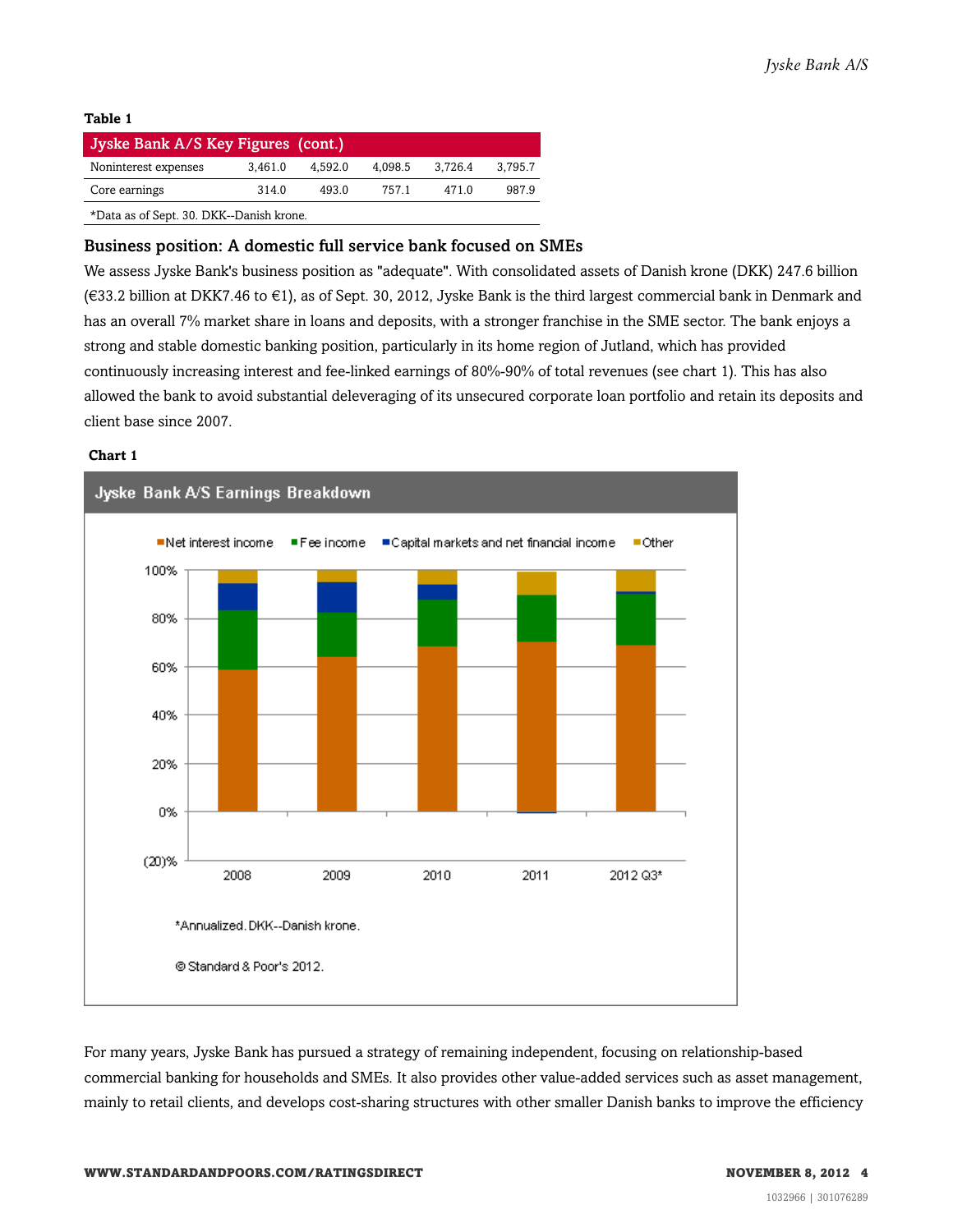of its information technology. Since the Danish banking crisis began Jyske Bank has also been active in market consolidation, acquiring the assets of two smaller banks. We anticipate it will consider additional transactions due to the currently limited opportunities for organic growth in Denmark, but on a relatively small scale.

We believe Jyske Bank has a strong and stable management team and a prudent corporate strategy that has helped it to weather the Danish banking crisis without needing extraordinary capital or liquidity support from the state.

#### **Table 2**

| <b>Jyske Bank A/S Business Position</b>                       |         |         |                        |         |         |  |  |  |  |
|---------------------------------------------------------------|---------|---------|------------------------|---------|---------|--|--|--|--|
|                                                               |         |         | --Year-ended Dec. 31-- |         |         |  |  |  |  |
| (%)                                                           | $2012*$ | 2011    | 2010                   | 2009    | 2008    |  |  |  |  |
| Loan market share in country of domicile                      | 6.0     | 6.0     | 6.0                    | 5.0     | 5.0     |  |  |  |  |
| Deposit market share in country of domicile                   | 7.0     | 7.0     | 7.0                    | 7.0     | 7.0     |  |  |  |  |
| Total revenues from business line (currency in millions)      | 5.430.0 | 6,673.0 | 6,899.8                | 7.013.3 | 6,169.0 |  |  |  |  |
| Commercial & retail banking/total revenues from business line | 92.4    | 87.7    | 88.3                   | 90.9    | 91.7    |  |  |  |  |
| Trading and sales income/total revenues from business line    | 7.6     | 5.2     | 6.5                    | 7.1     | (0.3)   |  |  |  |  |
| Other revenues/total revenues from business line              | N/A     | 7.1     | 5.2                    | 2.0     | 8.6     |  |  |  |  |
| Investment banking/total revenues from business line          | 7.6     | 5.2     | 6.5                    | 7.1     | (0.3)   |  |  |  |  |
| Return on equity                                              | 2.8     | 3.6     | 5.9                    | 4.0     | 9.6     |  |  |  |  |
| *Data as of Sept. 30. N/A--Not applicable.                    |         |         |                        |         |         |  |  |  |  |

Capital and earnings: Adequate and increasing capital ratios, supported by a high quality equity base We assess Jyske Bank's capital and earnings as "adequate". Over the next one to two years, we expect the bank's RAC ratio to rise to 9.0%-9.5%, supported by a DKK1.1 billion rights issue in February 2012 and increasing earnings generation. We expect Jyske Bank to post annual pretax profits of DKK1.5 billion-DKK1.8 billion for the next two years. The absence of dividends and share buybacks, coupled with a moderate increase in risk-weighted assets, supports the buildup of capital. Further, we believe the bank's capital quality will remain strong because total adjusted capital, from our calculations, consists entirely of common equity.

We believe Jyske Bank's core earnings to be relatively stable and the revenue mix is dominated by interest and fee income from the retail and SME franchises. Income from capital market activity and custody services is mainly fueled by client transactions (approximately 50% of total fee income). However, the investment portfolio generates portions of more volatile net financial income. Jyske Bank is running off high-yield assets, which will likely decrease volatility in the future.

Lending growth will likely remain subdued, in line with the Danish market, but margin increases over the past two years have boosted net interest income, more than compensating for lower new lending volumes. A new funding agreement for the bank's second-lien mortgage loan product "Jyske Prioritet" with BRFkredit A/S (A-/Stable/A-2) is likely to reduce funding costs for certain mortgage loans to private individuals and further increase net interest margins.

Our earnings buffer metric was in the range of 60 basis points (bps) to 80bps, indicating that the bank's earnings generation provides a meaningful cushion against decreasing revenues and deteriorating asset quality.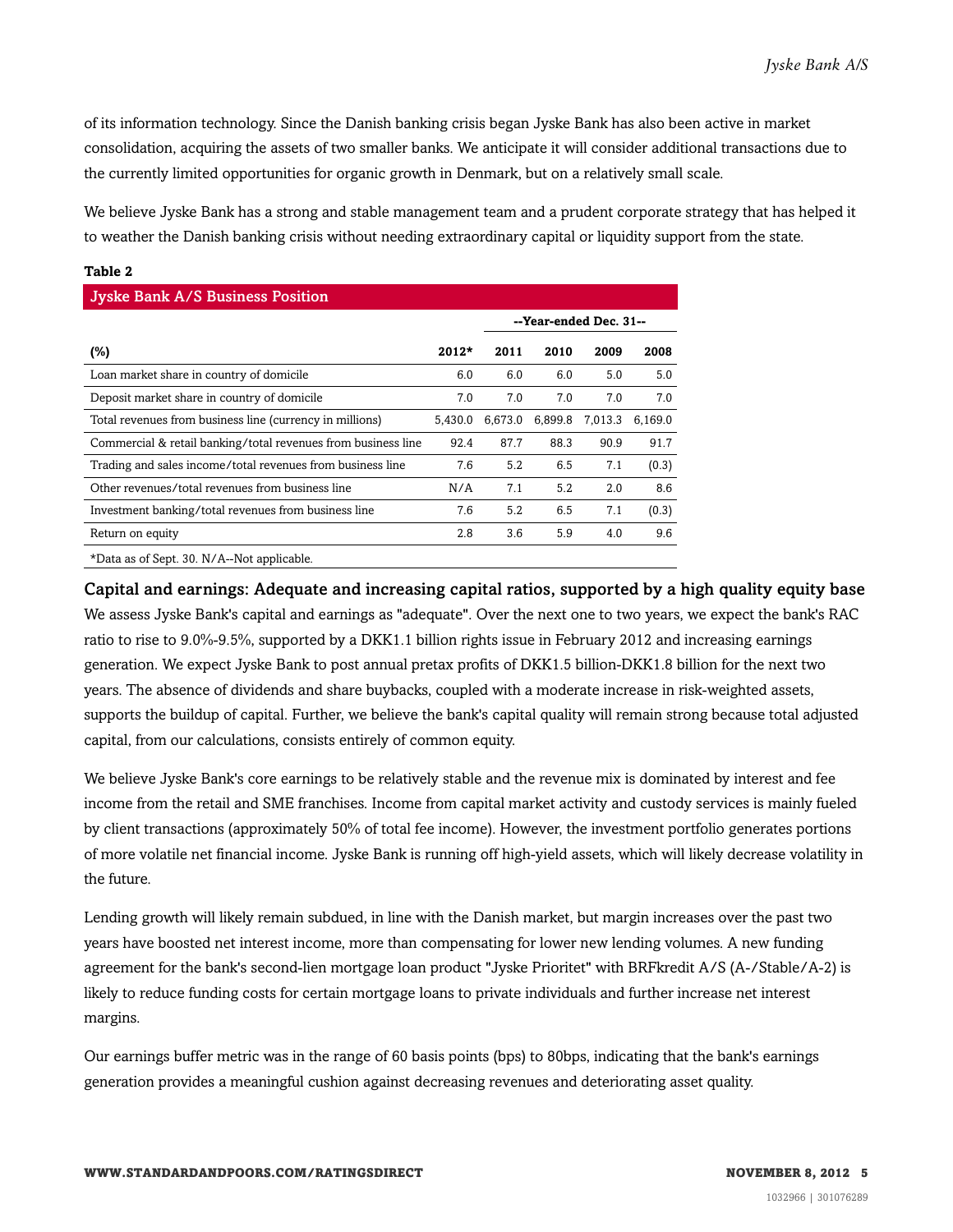#### **Table 3**

#### Jyske Bank A/S Capital And Earnings

|                                               |         |       |       | --Year-ended Dec. 31-- |      |
|-----------------------------------------------|---------|-------|-------|------------------------|------|
| (%)                                           | $2012*$ | 2011  | 2010  | 2009                   | 2008 |
| Tier 1 capital ratio                          | 15.0    | 13.3  | 14.1  | 13.5                   | 11.0 |
| S&P RAC ratio before diversification          | N.M.    | 8.1   | 8.3   | 9.0                    | N.M. |
| S&P RAC ratio after diversification           | N.M.    | 7.7   | 8.0   | 8.6                    | N.M. |
| Adjusted common equity/total adjusted capital | 100.0   | 100.0 | 100.0 | 100.0                  | 86.1 |
| Net interest income/operating revenues        | 68.1    | 71.1  | 68.5  | 64.3                   | 59.0 |
| Fee income/operating revenues                 | 21.1    | 19.6  | 19.1  | 18.1                   | 24.5 |
| Market-sensitive income/operating revenues    | 2.0     | (0.5) | 6.3   | 12.5                   | 11.1 |
| Noninterest expenses/operating revenues       | 63.7    | 68.8  | 59.4  | 53.1                   | 61.5 |
| Preprovision operating income/average assets  | 1.0     | 0.8   | 1.2   | 1.4                    | 1.1  |
| Core earnings/average managed assets          | 0.2     | 0.2   | 0.3   | 0.2                    | 0.4  |
| *Data as of Sept. 30. N.M.--Not meaningful.   |         |       |       |                        |      |

#### **Table 4**

#### Jyske Bank A/S RACF [Risk-Adjusted Capital Framework] Data

| (Mil. DKK)                                         | Exposure*                | <b>Basel II</b><br><b>RWA</b> | <b>Average Basel</b><br>II RW (%) | Standard &<br>Poor's RWA | <b>Average Standard</b><br>& Poor's RW (%) |
|----------------------------------------------------|--------------------------|-------------------------------|-----------------------------------|--------------------------|--------------------------------------------|
| <b>Credit risk</b>                                 |                          |                               |                                   |                          |                                            |
| Government and central banks                       | 12,298                   | 25                            | 0                                 | 369                      | 3                                          |
| Institutions                                       | 51,725                   | 4,250                         | 8                                 | 6,494                    | 13                                         |
| Corporate                                          | 124,882                  | 54,575                        | 44                                | 75,676                   | 61                                         |
| Retail                                             | 61,437                   | 17,838                        | 29                                | 34,381                   | 56                                         |
| Of which mortgage                                  | 16,807                   | 2,438                         | 15                                | 5,055                    | 30                                         |
| Securitization§                                    | 2,423                    | 1,313                         | 54                                | 1,771                    | 73                                         |
| Other assets                                       | 4,089                    | 4,088                         | 100                               | 4,603                    | 113                                        |
| Total credit risk                                  | 256,854                  | 82,088                        | 32                                | 123,293                  | 48                                         |
| <b>Market risk</b>                                 |                          |                               |                                   |                          |                                            |
| Equity in the banking book+                        | 842                      | 850                           | 101                               | 5,789                    | 688                                        |
| Trading book market risk                           | $\mathbf{u}$             | 14,088                        | $\overline{a}$                    | 21,131                   |                                            |
| Total market risk                                  | $\sim$ $\sim$            | 14,938                        | --                                | 26,920                   | $\sim$                                     |
| <b>Operational risk</b>                            |                          |                               |                                   |                          |                                            |
| Total operational risk                             | $\overline{\phantom{a}}$ | 1,161                         | $\overline{a}$                    | 14,037                   |                                            |
| (Mil. DKK)                                         |                          | <b>Basel II</b><br><b>RWA</b> |                                   | Standard &<br>Poor's RWA | % of Standard &<br>Poor's RWA              |
| Diversification adjustments                        |                          |                               |                                   |                          |                                            |
| RWA before diversification                         |                          | 98,186                        |                                   | 164,250                  | 100                                        |
| Total Diversification/Concentration<br>Adjustments |                          | --                            |                                   | 7,569                    | 5                                          |
| RWA after diversification                          |                          | 98,186                        |                                   | 171,819                  | 105                                        |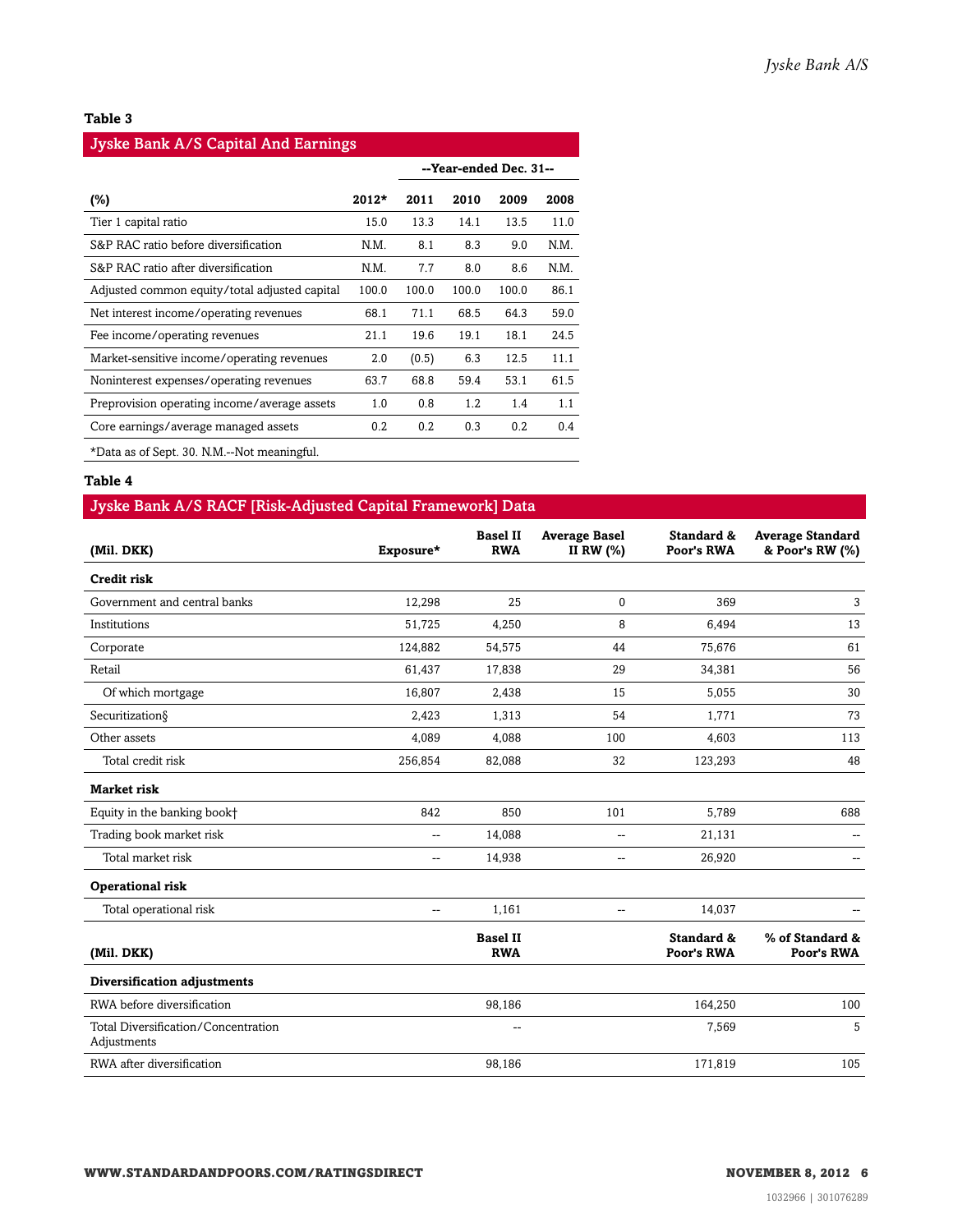#### **Table 4**

| Jyske Bank A/S RACF [Risk-Adjusted Capital Framework] Data (cont.)                                                                          |        |      |        |     |  |  |  |  |  |
|---------------------------------------------------------------------------------------------------------------------------------------------|--------|------|--------|-----|--|--|--|--|--|
| <b>Standard &amp; Poor's</b><br>Tier 1<br><b>Total adjusted</b><br>RAC ratio (%)<br>capital<br>(Mil. DKK)<br>Tier 1 ratio $(\%)$<br>capital |        |      |        |     |  |  |  |  |  |
| Capital ratio                                                                                                                               |        |      |        |     |  |  |  |  |  |
| Capital ratio before adjustments                                                                                                            | 14.409 | 14.7 | 13.275 | 8.1 |  |  |  |  |  |
| Capital ratio after adjustments <sup>+</sup>                                                                                                | 14.409 | 13.3 | 13.275 |     |  |  |  |  |  |

\*Exposure at default. §Securitisation exposure includes the securitisation tranches deducted from capital in the regulatory framework. †Exposure and Standard & Poor's risk-weighted assets for equity in the banking book include minority equity holdings in financial institutions. ‡Adjustments to Tier 1 ratio are additional regulatory requirements (e.g. transitional floor or Pillar 2 add-ons). RWA--Risk-weighted assets. RW--Risk weight. RAC--Risk-adjusted capital. DKK--Danisk krone. Sources: Company data as of Dec. 31, 2011, Standard & Poor's.

#### Risk position: Adequate, reflecting lending exposure to SMEs

Jyske Bank's risk position is "adequate" in our view, primarily because the quality of the bank's domestic loan book is in line with our assessment of industry risk for the Danish banking system using our BICRA methodology. The bank experienced elevated credit losses in 2009 and 2010 as a result of its SME exposure. Nevertheless, its losses have been in line with those of its domestic peers and the normalized losses we calculated under our RAC framework.

The bank's nonperforming loans (NPLs) totaled DKK9.1 billion, 8.3% of the loan book--adjusted for reverse sale-and-repurchase transactions (repos)--as of Sept. 30, 2012, remaining relatively stable for the past three years after a spike in 2009. We expect NPLs to decline in 2013, in line with the trend in the third quarter of 2012, as we believe the majority of the problems in the Danish banking sector have been recognized. Loan loss provisions have, however, recently increased substantially. This was largely the result of new rules introduced by the Danish financial supervisory authority. We believe the bank's half-year 2012 figures already reflect the full increase (a one-time additional provision charge of DKK900 million) due to this new standard.

The domestic loan book has suffered in recent years from the downturn in commercial and residential property markets and weak economic conditions with subdued consumption. This in turn has put substantial pressure on the less resistant domestically focused SME sector, which has caused the majority of Jyske Bank's losses. Declining land and product prices in the heavily indebted agricultural sector have also contributed to the increase in provisions (see chart 2). However, we expect the bank to have worked through most of the problem loans in the various sectors (see "Deleveraging Denmark--How Much Further Is There To Go?" published on May 7, 2012, on RatingsDirect on the Global Credit Portal). We also believe Jyske Bank's provisions and NPLs will likely decrease over the next two years.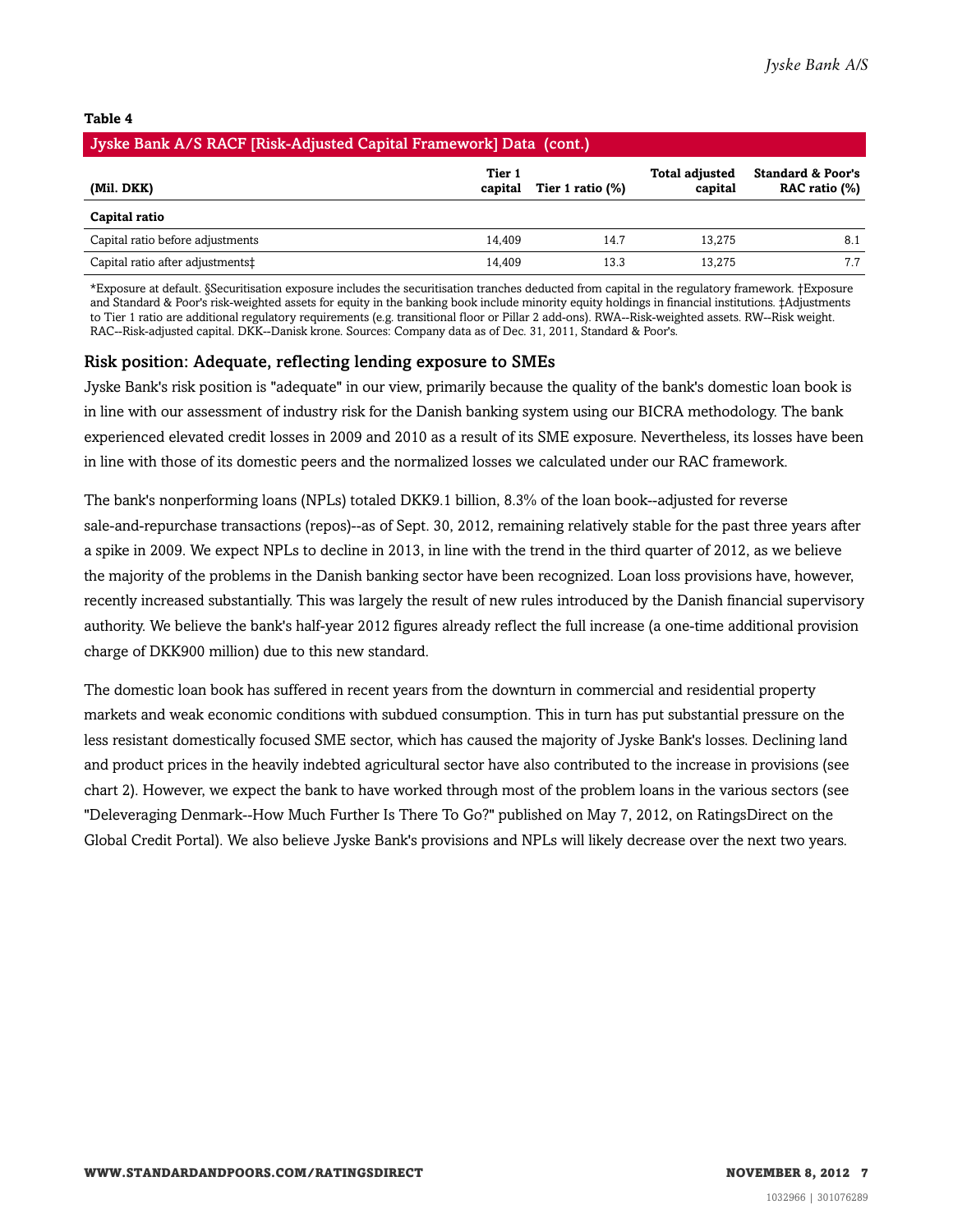#### **Chart 2**



#### **Table 5**

| <b>Jyske Bank A/S Risk Position</b>                                 |         |      |      |                        |        |  |  |  |
|---------------------------------------------------------------------|---------|------|------|------------------------|--------|--|--|--|
|                                                                     |         |      |      | --Year-ended Dec. 31-- |        |  |  |  |
| $(\%)$                                                              | $2012*$ | 2011 | 2010 | 2009                   | 2008   |  |  |  |
| Growth in customer loans                                            | (2.9)   | 2.1  | 2.3  | (10.7)                 | (10.5) |  |  |  |
| Total diversification adjustment / S&P RWA before diversification   | N.M.    | 4.9  | 4.0  | 5.0                    | N.M.   |  |  |  |
| Total managed assets/adjusted common equity (x)                     | 16.8    | 20.4 | 19.1 | 18.7                   | 23.3   |  |  |  |
| New loan loss provisions/average customer loans                     | 1.9     | 1.3  | 1.7  | 2.3                    | 0.8    |  |  |  |
| Net charge-offs/average customer loans                              | 0.8     | 1.9  | 0.8  | 0.7                    | 0.4    |  |  |  |
| Gross nonperforming assets/customer loans + other real estate owned | 8.3     | 7.7  | 8.0  | 7.5                    | 2.9    |  |  |  |
| Loan loss reserves/gross nonperforming assets                       | 49.7    | 44.6 | 50.0 | 42.4                   | 44.4   |  |  |  |
| *Data as of Sept. 30. N.M.--Not meaningful.                         |         |      |      |                        |        |  |  |  |

#### Funding and liquidity: Above-average funding profile supported by a stable deposit base

Jyske Bank's funding is "above average" in our view, with its relatively large deposit base covering 91% of its loans as of Sept. 30, 2012. This is a strength relative to the wider Danish banking system, which is generally more reliant on wholesale funding, but is in line with other system averages in Europe. Despite the important contribution of corporate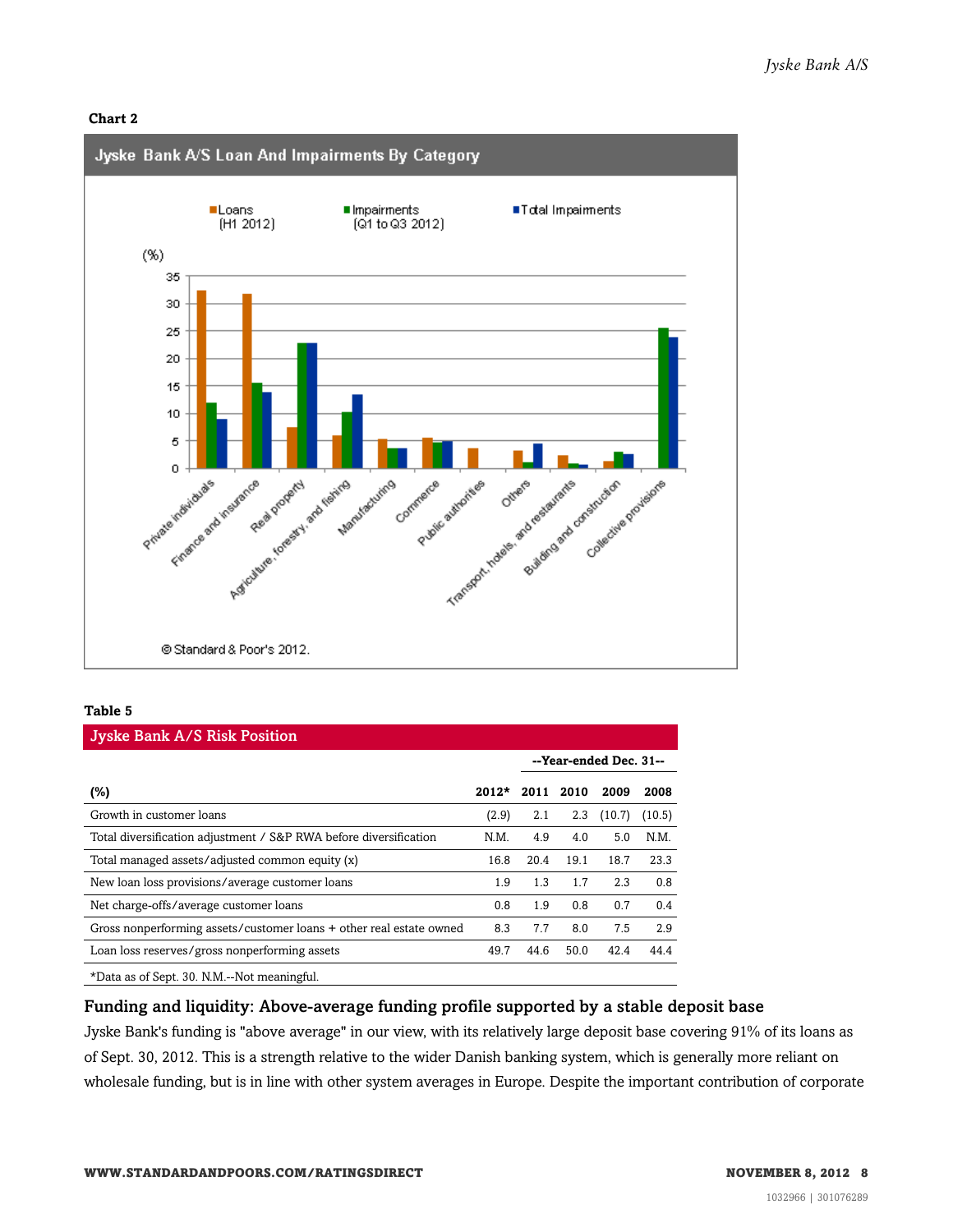funds, we believe the majority of deposits to be granular and stable, providing the bank with a steady source of funding.

However, we observe a small deterioration in Jyske Bank's long-term funding ratio, 67.8% as of Sept. 30, 2012, compared with 70.3% in 2009. This was owing to a substantial increase in repos, which have primarily replaced short-term funding in the French commercial paper market, but also longer-dated European medium-term notes and a limited amount of corporate deposits. We consider the Jyske Prioritet loans, financed by BRFkredit and totaling approximately DKK3.6 million, that Jyske Bank reports as liabilities "due to credit institutions", to be long-term funding and therefore include them in our long-term funding ratio. We believe that Jyske Bank's liquidity is "adequate". In our view, Jyske Bank has established conservative liquidity stress scenarios under which it can continue operations for an extensive period, without access to the wholesale markets. Our measure of broad liquid assets almost covers short-term wholesale funding, which as of Sept. 30, 2012, represented close to 80% of total wholesale funding. Our measure reflects the bank's policy to size its liquidity portfolio in accordance with the amount of short-term debt.

#### **Table 6**

| <b>Jyske Bank A/S Funding And Liquidity</b>                                 |         |       |                        |       |        |  |  |  |
|-----------------------------------------------------------------------------|---------|-------|------------------------|-------|--------|--|--|--|
|                                                                             |         |       | --Year-ended Dec. 31-- |       |        |  |  |  |
| $(\%)$                                                                      | $2012*$ | 2011  | 2010                   | 2009  | 2008   |  |  |  |
| Core deposits/funding base                                                  | 52.9    | 49.5  | 52.2                   | 55.3  | 59.7   |  |  |  |
| Customer loans (net)/customer deposits                                      | 109.1   | 107.3 | 113.2                  | 111.4 | 112.8  |  |  |  |
| Long term funding ratio                                                     | 67.9    | 69.1  | 66.3                   | 70.3  | 73.5   |  |  |  |
| Broad liquid assets/short-term wholesale funding (x)                        | 1.0     | 1.1   | 1.1                    | 1.1   | 0.7    |  |  |  |
| Net broad liquid assets/short-term customer deposits                        | (0.5)   | 10.2  | 7.8                    | 6.5   | (24.7) |  |  |  |
| Narrow liquid assets/3-month wholesale funding (x)                          | 1.2     | 1.3   | 1.6                    | 1.9   | N/A    |  |  |  |
| Net short-term interbank funding/total wholesale funding                    | 23.2    | 13.7  | 14.6                   | 1.3   | 7.1    |  |  |  |
| Short-term wholesale funding/total wholesale funding                        | 73.9    | 65.3  | 75.6                   | 71.2  | 77.7   |  |  |  |
| $+D_{i+1}$ , $+D_{i+1}$ , $+D_{i+1}$ , $+D_{i+1}$ , $+D_{i+1}$ , $+D_{i+1}$ |         |       |                        |       |        |  |  |  |

\*Data as of Sept. 30. N/A--Not applicable.

#### External support: One notch of uplift for the likelihood of extraordinary government support

The long-term rating on Jyske Bank is one notch higher than the SACP, reflecting our view that it has "moderate" systemic importance in Denmark, due to its substantial share of deposits of about 7% and its nationwide franchise. In addition, we consider the Danish government to be supportive toward the domestic banking sector. These factors lead to our view of a "moderately high" likelihood of extraordinary government support for Jyske Bank if needed.

#### Additional rating factors: None

<span id="page-8-0"></span>No additional factors affect this rating.

### Related Criteria And Research

All articles listed below are available on RatingsDirect on the Global Credit Portal, unless otherwise stated.

- Banking Industry Country Risk Assessment: Denmark, July 17, 2012
- Deleveraging Denmark--How Much Further Is There To Go?, May 7, 2012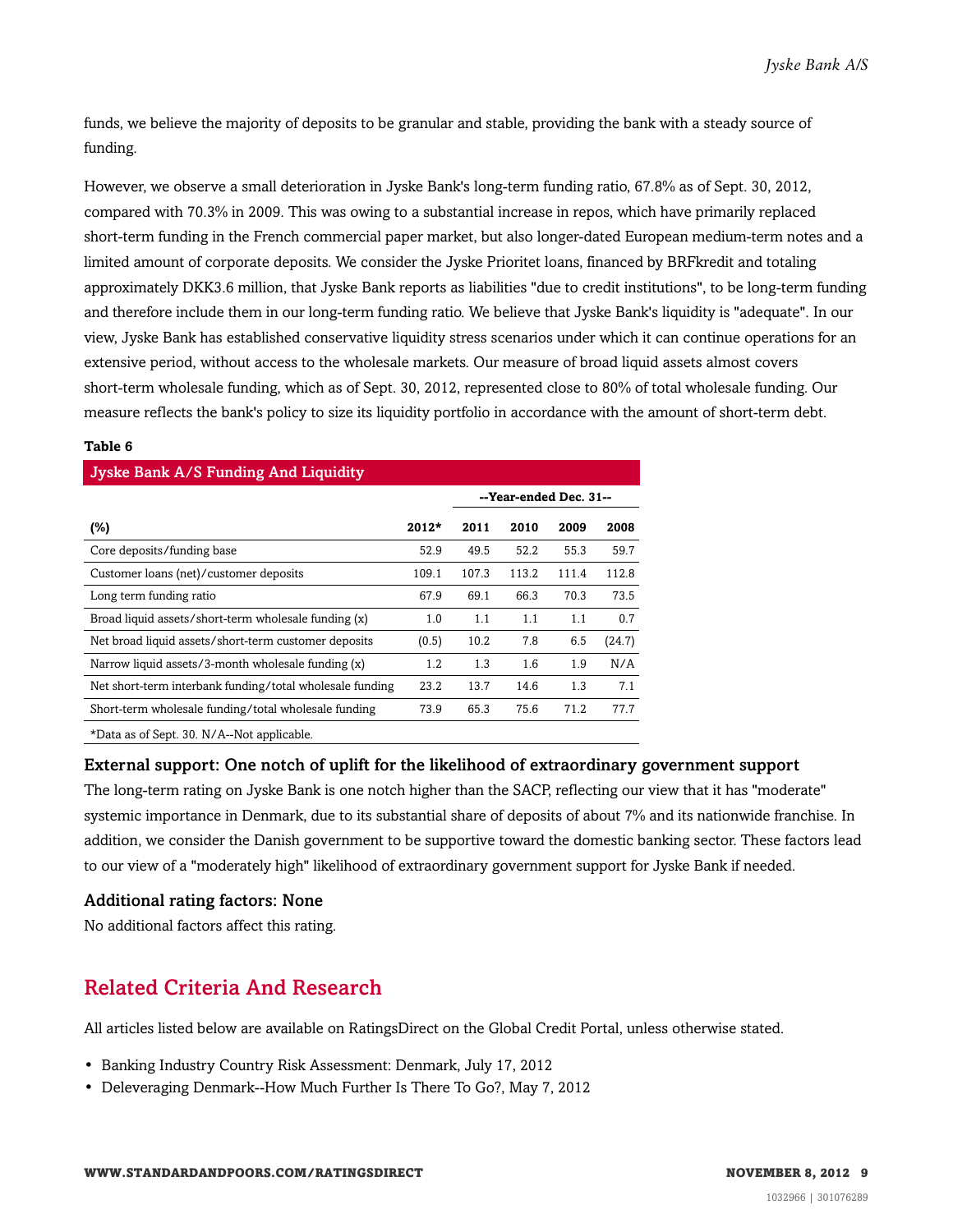- Banks: Rating Methodology And Assumptions, Nov. 9, 2011
- Banking Industry Country Risk Assessment Methodology And Assumptions, Nov. 9, 2011
- Group Rating Methodology And Assumptions, Nov. 9, 2011
- Bank Hybrid Capital Methodology And Assumptions, Nov. 1, 2011
- Bank Capital Methodology And Assumptions, Dec. 6, 2010

| <b>Anchor Matrix</b> |                          |                          |      |                          |       |                      |       |      |                          |             |
|----------------------|--------------------------|--------------------------|------|--------------------------|-------|----------------------|-------|------|--------------------------|-------------|
| Industry             |                          |                          |      |                          |       | <b>Economic Risk</b> |       |      |                          |             |
| <b>Risk</b>          | $\mathbf{1}$             | $\overline{2}$           | 3    | 4                        | 5     | 6                    | 7     | 8    | 9                        | 10          |
| $\mathbf{1}$         | a                        | a                        | $a-$ | bbb+                     | bbb+  | bbb                  | ۰     | ۰    | ۰                        | ۰           |
| 2                    | a                        | a-                       | $a-$ | bbb+                     | bbb   | bbb                  | bbb-  | ۰    | $\overline{\phantom{a}}$ | ۰           |
| 3                    | $a-$                     | $a-$                     | bbb+ | bbb+                     | bbb   | bbb-                 | bbb-  | bb+  | ۰                        | ۰           |
| $\overline{4}$       | bbb+                     | bbb+                     | bbb+ | bbb                      | bbb   | bbb-                 | $bb+$ | bb   | bb                       | ۰           |
| 5                    | bbb+                     | bbb                      | bbb  | bbb                      | bbb-  | bbb-                 | bb+   | bb   | bb-                      | $b+$        |
| 6                    | bbb                      | bbb                      | bbb- | bbb-                     | bbb-  | bb+                  | bb    | bb   | bb-                      | $b+$        |
| $\overline{7}$       | ٠                        | bbb-                     | bbb- | bb+                      | $bb+$ | bb                   | bb    | bb-  | $b+$                     | $b+$        |
| 8                    | -                        | ۰                        | bb+  | bb                       | bb    | bb                   | bb-   | bb-  | $b+$                     | b           |
| 9                    | ۰                        | ۰                        | ۰    | bb                       | bb-   | bb-                  | $b+$  | $b+$ | $b+$                     | $\mathbf b$ |
| 10                   | $\overline{\phantom{a}}$ | $\overline{\phantom{a}}$ | -    | $\overline{\phantom{a}}$ | $b+$  | b+                   | $b+$  | b    | b                        | b-          |

| Ratings Detail (As Of November 8, 2012)    |                    |  |  |  |  |  |
|--------------------------------------------|--------------------|--|--|--|--|--|
| Jyske Bank A/S                             |                    |  |  |  |  |  |
| <b>Counterparty Credit Rating</b>          | A-/Stable/A-2      |  |  |  |  |  |
| <b>Nordic Rating Scale</b>                 | $-/-1$             |  |  |  |  |  |
| Senior Unsecured                           | $A-$               |  |  |  |  |  |
| Short-Term Debt                            | $A-2$              |  |  |  |  |  |
| Subordinated                               | BBB-               |  |  |  |  |  |
| <b>Counterparty Credit Ratings History</b> |                    |  |  |  |  |  |
| 01-Dec-2011                                | A-/Stable/A-2      |  |  |  |  |  |
| 20-Feb-2009                                | A/Negative/A-1     |  |  |  |  |  |
| 30-Sep-2008                                | $A+$ /Negative/A-1 |  |  |  |  |  |
| 10-Feb-2012<br><b>Nordic Rating Scale</b>  | $-/-1$             |  |  |  |  |  |
| <b>Sovereign Rating</b>                    |                    |  |  |  |  |  |
| Denmark (Kingdom of)                       | $AAA/Stable/A-1+$  |  |  |  |  |  |

\*Unless otherwise noted, all ratings in this report are global scale ratings. Standard & Poor's credit ratings on the global scale are comparable across countries. Standard & Poor's credit ratings on a national scale are relative to obligors or obligations within that specific country.

#### **Additional Contact:**

Financial Institutions Ratings Europe; FIG\_Europe@standardandpoors.com